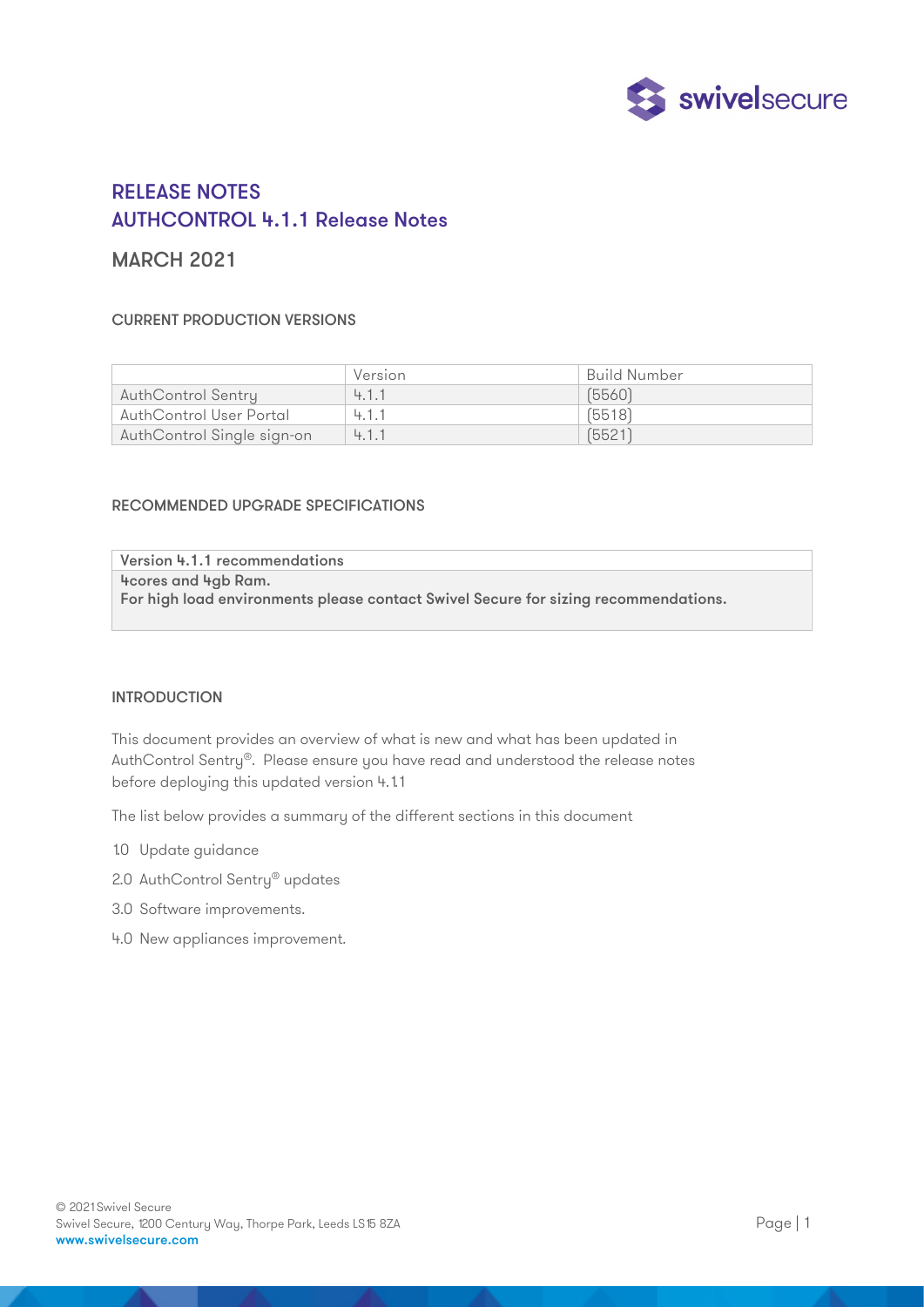

# 1.0 UPDATE GUIDANCE

This section provides basic guidance on updating your AuthControl Sentry® appliance using our YUM update service. If you require additional assistance please contact you[r Swivel Secure Partner,](https://swivelsecure.com/partners/find-a-partner/) or if you have a maintenance agreement in place, contact the [Swivel Secure Support team.](https://supportdesk.swivelsecure.com/login/user)

- Only direct upgrades from AuthControl Sentry® V4.x are supported. If you have a previous version of AuthControl Sentry®, please contact your [Swivel Secure Partner](https://swivelsecure.com/partners/find-a-partner/) or [Swivel Secure](https://supportdesk.swivelsecure.com/login/user)  [Support team.](https://supportdesk.swivelsecure.com/login/user)
- Upgrades require a V4.x license
- Internet Access is required
- Working external DNS is required

# 1.1 SPECIFICATION REQUIREMENTS

Before commencing the update, please ensure your Swivel Secure appliance or appliances meet the required specification below.

The required specifications for AuthControl Sentry® V4 virtual appliances.

- 2GB RAM (minimum), 4GB RAM Recommended
- 2 cores Minimum, 4 cores recommended
- 80GB HDD (Thick Provisioned)
- VMware ESX/ESXi 4 or above
- 1 vNIC (minimum)
- Hardware only please ensure your hardware appliance has sufficient memory to perform the upgrade before starting

For high load virtual environments more resources (Memory & CPU) can be added. Please contact supportdesk@swivelsecure.com for more information as additional settings may be required.

# For virtual appliances - ensure you take a snapshot before you start

For hardware appliances - ensure you take a full backup through the CMI before you start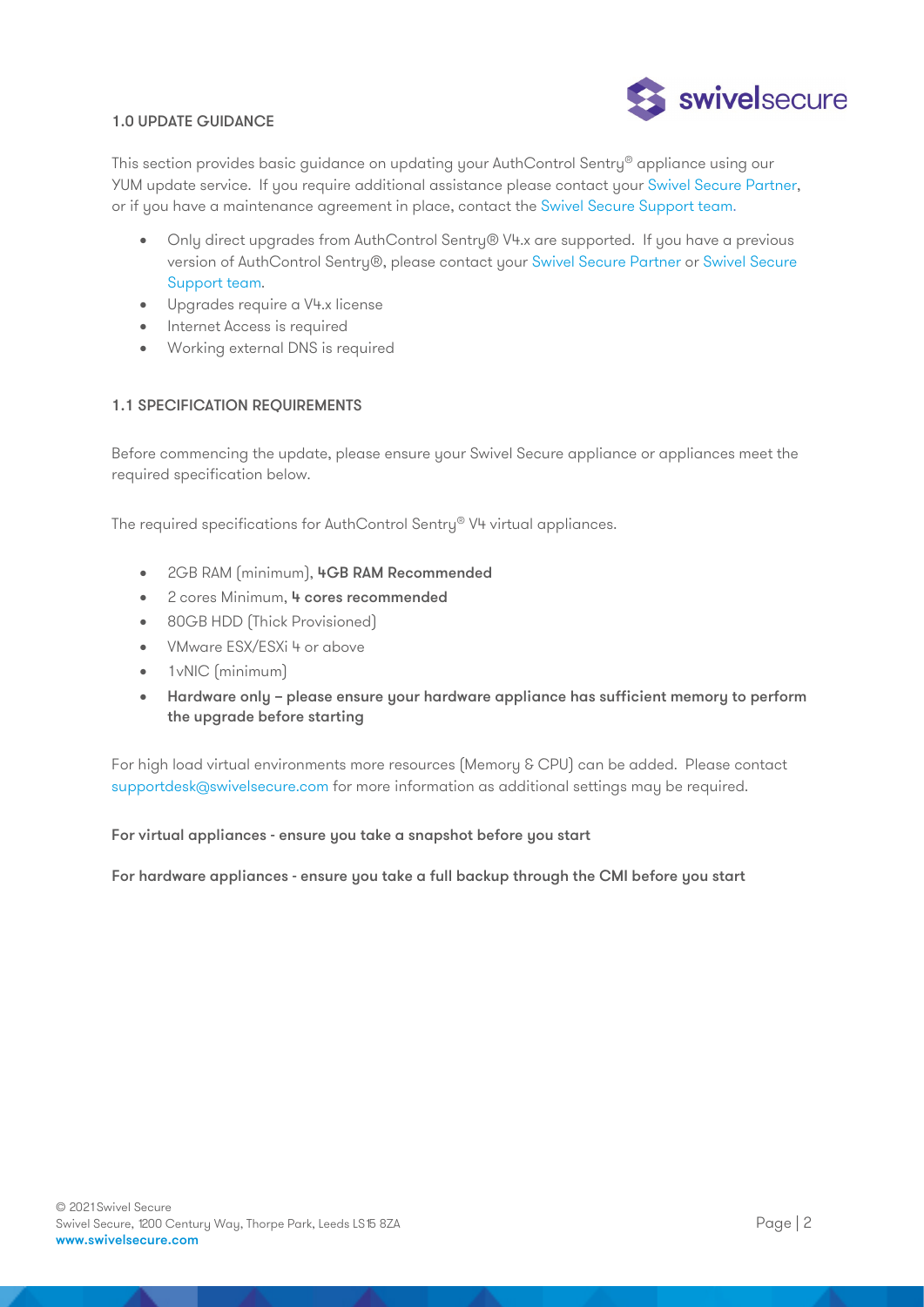

# 1.1 PERFORMING THE UPDATE

To perform the update, please connect to the Console/CMI and navigate to Menu > Administration > Update Appliance.



The order in which you perform a sustem update is important. Please follow the order below:

- 1. CMI Please ensure you logout and then back in again after CMI Update.
- 2. System (Linux OS, services, drivers, etc). There may be a requirement to perform multiple system updates depending on your current version. Please re-run the system update until no further updates are required. After each system update, a reboot should be performed.
- 3. AuthControl Sentry®



If you have an high availability (HA) environment, update the standby appliance first. Once successful, update the primary appliance.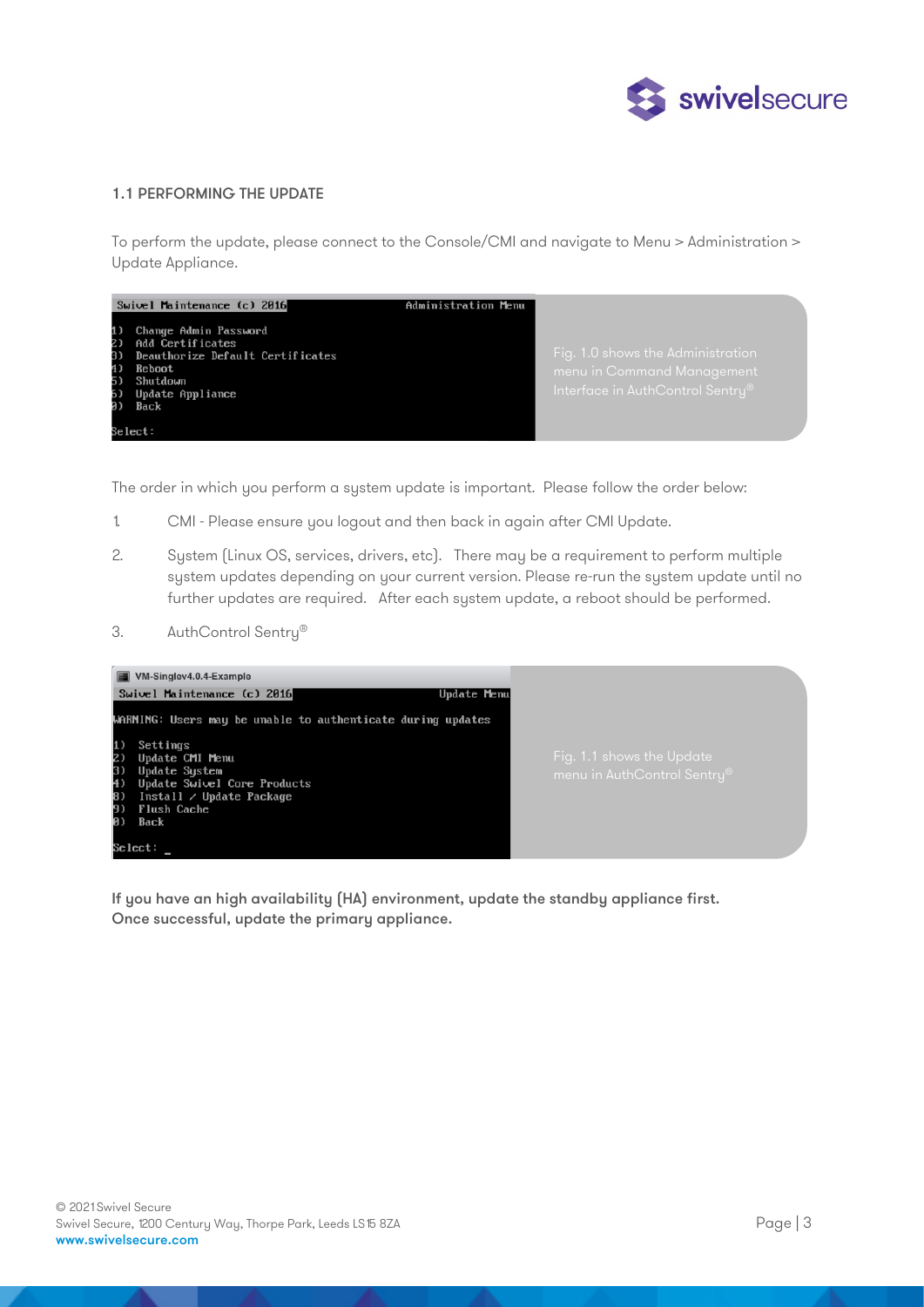

# 2.0 AUTHCONTROL SENTRY® (4.1.1)

This section lists all the changes to the AuthControl Sentry® 4.1.1

2.1 MFA - We have on our core MFA, feasible to integrate with any SSO technology.

- Improved Session Synchronisation Algorithm
- The ability to synchronise sessions with more than 1 other appliance
- Improved the usability of the automatic deprovision
- Security improvements : Tomcat build is now 9.0.37.
- Prevent OATH token OTPs being used more than once
- New helpdesk policy to disable editing user policy
- User Portal: Add description panel to PIN change
- User Portal: Disable mobile provisioning or show message if user not permitted
- Increment lock count if password is incorrect.
- Removed restriction on number of groups / attributes.
- Changes to the way "Check Password with Repository" works on RADIUS and Agents.

#### 2.2 AuthControl Mobile (MSP)

- Stability improvement
- Resource Usage improvement
- Bug Fixes Less calls to you it support desk.
- Research about Widget and the usability of IOS
- Compatibility with Ipad
- Code Update to latest Apple directives
- Provisioning flow review and improvement

#### 2.2 AuthControl Mobile IOS

- Increase the usability of apps.
- Optimize the mobile apps functionality and its relation with the high latency scenarios.
- Stability improvement.
- Resource Usage improvement
- Bug Fixes.
- Provisioning and deprovision flow review and improvement.

#### 2.2 AuthControl Mobile Android

- Increase the usability of apps.
- Optimize the mobile apps functionality and its relation with the high latency scenarios.
- Stability improvement.
- Resource Usage improvement
- **Bug Fixes.**
- Provisioning and deprovision flow review and improvement.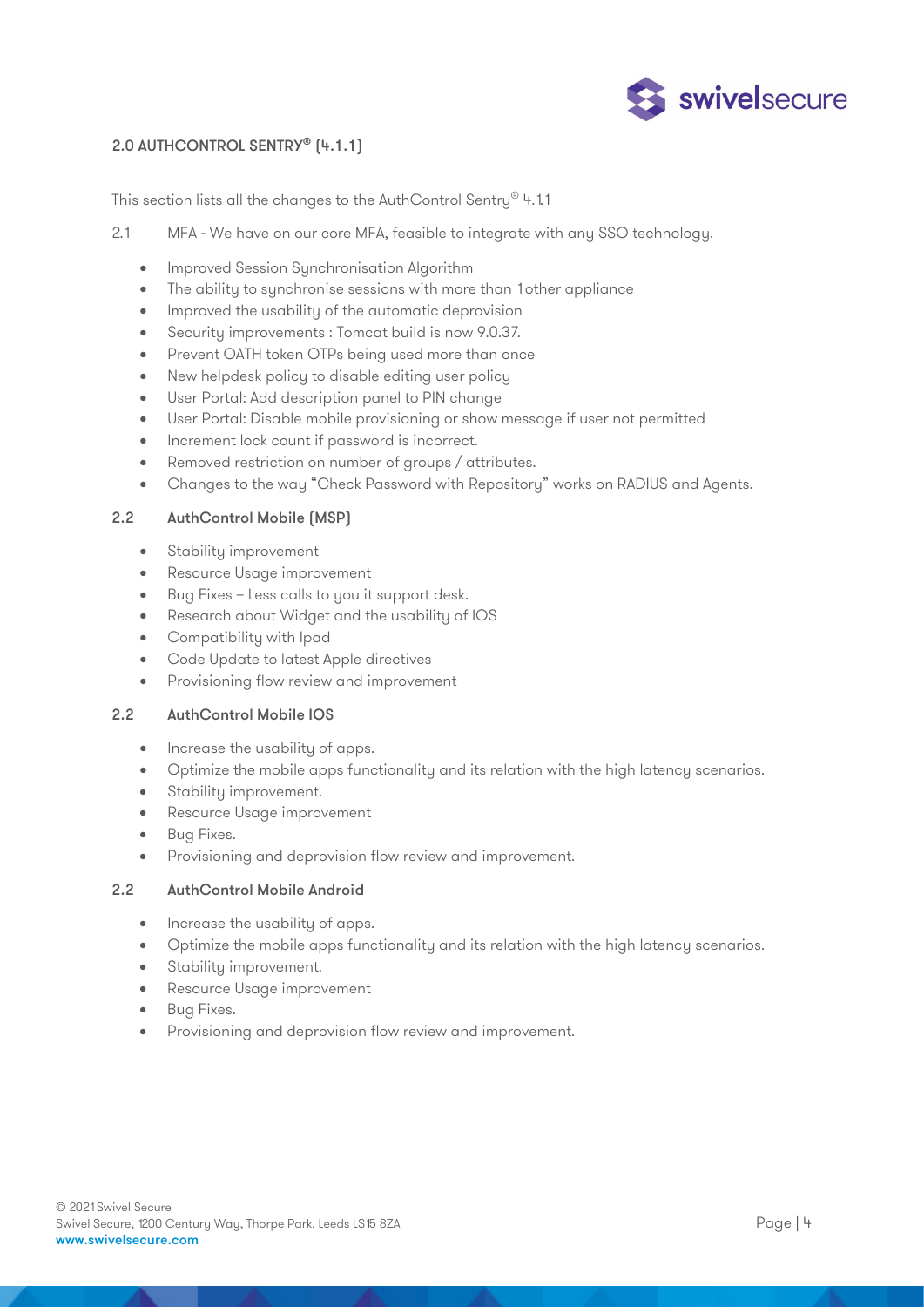# 3.0 New improvements of security in the new release.

#### This section lists include all of benefits:

- Upgrade the security appliance with new OS.
- Upgrade the Java Version.
- Upgrade the DataBase engine.

#### Focus on:

- Encrypted management and structure with cloud
- On rest data also encrypted.
- Triple handshake in the Java Version.
- Enviroment upgrade with new appliance.
- Vulnerabilities removed due to analysis in:
- Improve the security in the admin remote Access.
- Delete the support on "not compliance or unsecure " algoritms.

Mitigation of SSH vulnerabilities.

# FURTHER ASSISTANCE

If you are an existing customer and have purchased through a [Swivel Secure Partner,](https://swivelsecure.com/partners/find-a-partner/) please contact them for further assistance

If you are an Accredited Partner and you wish to raise a ticket, please use the link below.

#### [Click here](https://supportdesk.swivelsecure.com/login/user)

As a customer with a Premium Maintenance Agreement, our team of security experts are here to help you 24/7. The service agreement you received categorises issues in priority order P1 through to P4. [Click here](https://supportdesk.swivelsecure.com/login/user)